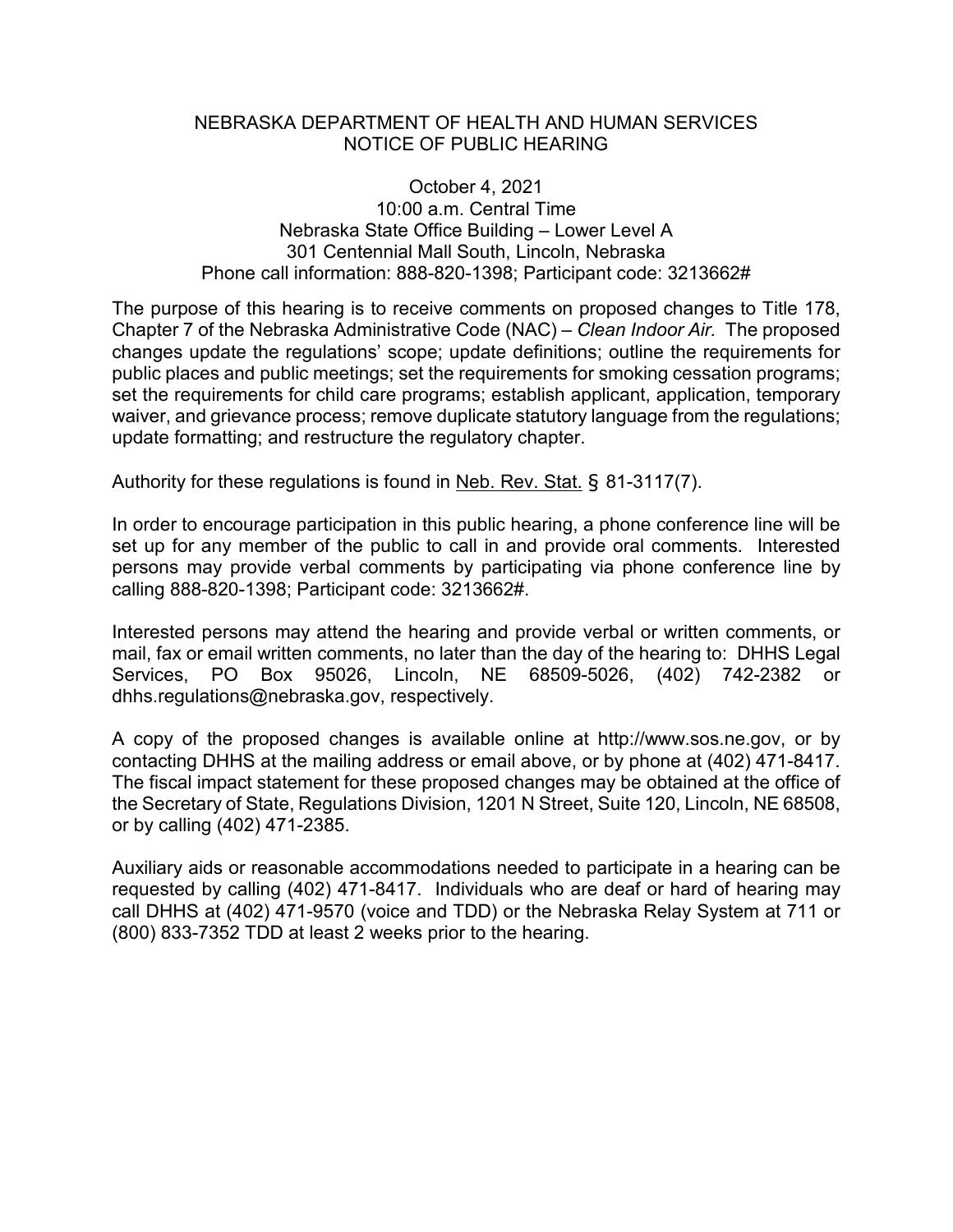

Good Life, Great Mission.



**Pete Ricketts, Governor** 

#### **DEPT. OF HEALTH AND HUMAN SERVICES**

| TO:   | <b>Executive Board</b><br>Room 2108 State Capitol<br>Legislative Council                                 |
|-------|----------------------------------------------------------------------------------------------------------|
| FROM: | Marge Respeliers, Paralegal I<br><b>Legal Services</b><br>Department of Health and Human Services (DHHS) |
| DATE: | August 26, 2021                                                                                          |
| RE:   | Notice of Rulemaking under Neb. Rev. Stat. § 84-907.06                                                   |

The Department of Health and Human Services (DHHS) will be holding a public hearing on amending the following regulations:

| TITLE:          | 178 Environmental Health |
|-----------------|--------------------------|
| <b>CHAPTER:</b> | 7 Clean Indoor Air       |

These regulations are scheduled for public hearing on October 4, 2021.

The purpose of this hearing is to receive comments on proposed changes to Title 178, Chapter 7 of the Nebraska Administrative Code (NAC) – *Clean Indoor Air.* The proposed changes update the regulations' scope; update definitions; outline the requirements for public places and public meetings; set the requirements for smoking cessation programs; set the requirements for child care programs; establish applicant, application, temporary waiver, and grievance process; remove duplicate statutory language from the regulations; update formatting; and restructure the regulatory chapter.

The following items are enclosed for your referral to the chair of the relevant standing committee of the Legislature:

- 1. A copy of the notice of public hearing;
- 2. A copy of the proposed regulations;
- 3. A copy of the Policy Pre-Review Checklist; and
- 4. The estimated fiscal impact of this rulemaking action on state agencies, political subdivisions or persons being regulated.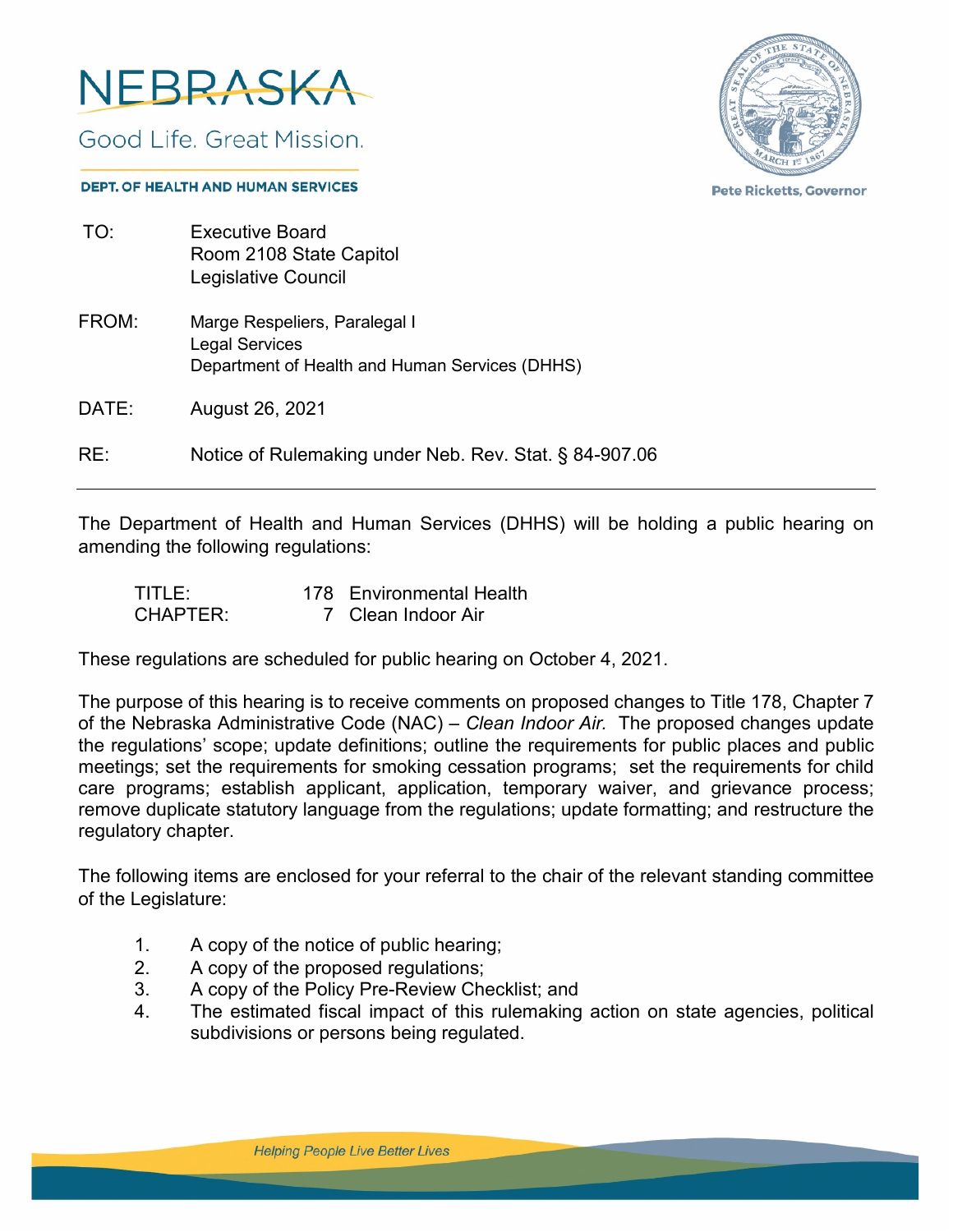# **FISCAL IMPACT STATEMENT**

| Agency: Department of Health and Human Services |                                    |  |  |  |
|-------------------------------------------------|------------------------------------|--|--|--|
| $\parallel$ Title: 178                          | <b>Prepared by: Doug Gillespie</b> |  |  |  |
| Chapter: 7                                      | Date prepared: 7/30/2021           |  |  |  |
| Subject: Clean Indoor Air                       | Telephone: 471-0548                |  |  |  |

Type of Fiscal Impact:

|                   | <b>State Agency</b> | Political Sub. | <b>Regulated Public</b> |
|-------------------|---------------------|----------------|-------------------------|
| No Fiscal Impact  | ⊠                   | ᢂ              |                         |
| Increased Costs   |                     |                |                         |
| Decreased Costs   |                     |                |                         |
| Increased Revenue |                     |                |                         |
| Decreased Revenue |                     |                |                         |
| Indeterminable    |                     |                |                         |

Provide an Estimated Cost & Description of Impact:

State Agency: N/A

Political Subdivision: N/A

Regulated Public: N/A

If indeterminable, explain why:

• N/A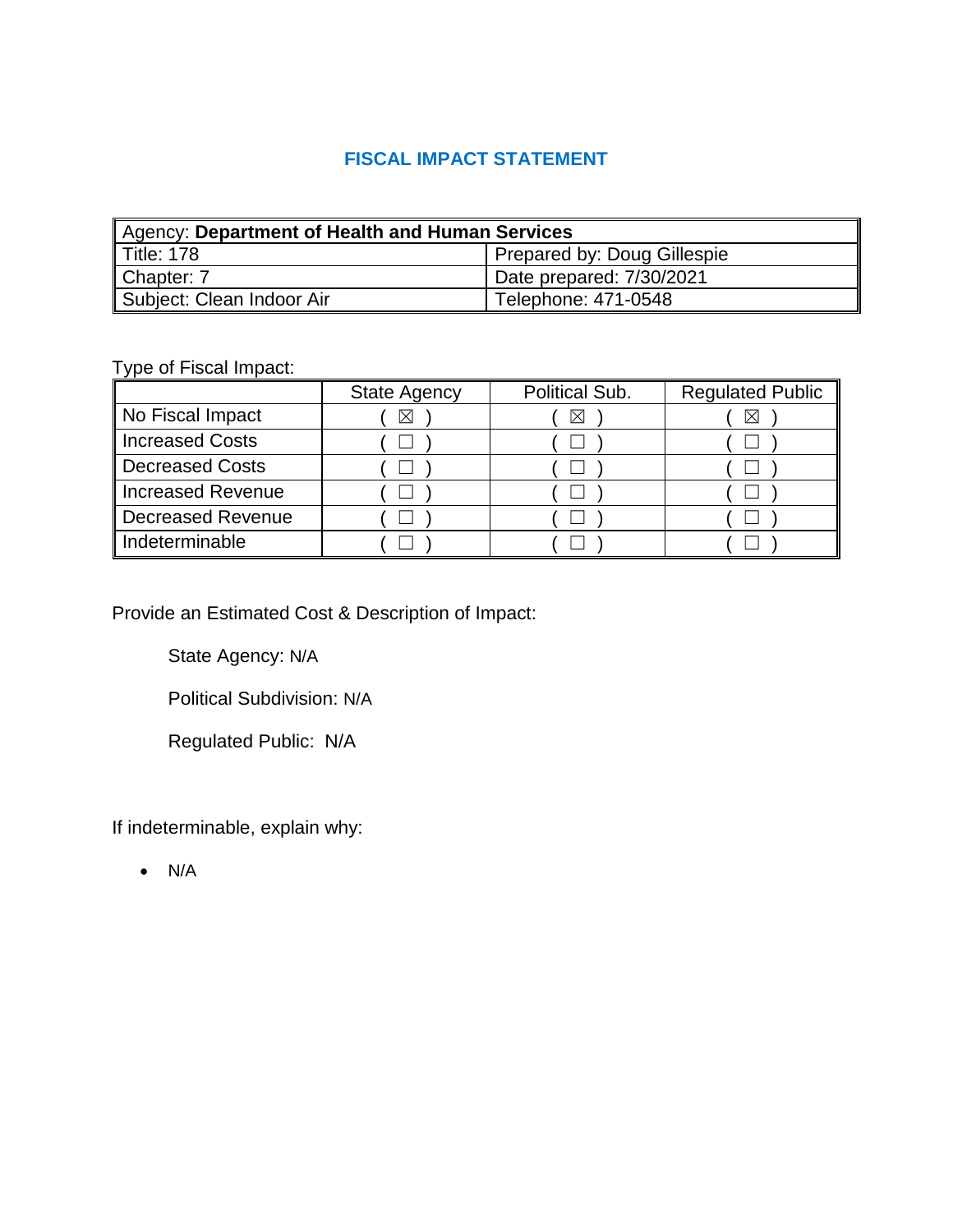| EFFECTIVE DATE           | NEBRASKA DEPARTMENT OF                                           |           |
|--------------------------|------------------------------------------------------------------|-----------|
| <b>APRIL 18, 2009</b>    | HEALTH AND HUMAN CEDVICES<br><del>HEALHTAND HOMAN JERVICEJ</del> | 178 NAC 7 |
| OPERATIONAL JUNE 1, 2009 |                                                                  |           |
| DRAFT                    | NEBRASKA DEPARTMENT OF                                           |           |
| 07-13-2021               | <b>HEALTH AND HUMAN SERVICES</b>                                 | 178 NAC 7 |
|                          |                                                                  |           |

TITLE 178 ENVIRONMENTAL HEALTH

CHAPTER 7 CLEAN INDOOR AIR

7-001. SCOPE AND AUTHORITY. 7-001.01 These regulations implement Nebraska Revised Statute (Neb. Rev. Stat.) §71-1911 and are authorized by the Nebraska Clean Indoor Air Act (CIAA), Neb. Rev. Stat. §§71-5716 to 71-5734. and by Neb. Rev. Stat. §71-1911. These regulations are operative June 1, 2009.

7-001.02 The purpose of the Nebraska Clean Indoor Air Act is to protect the public health and welfare by prohibiting smoking in public places and places of employment. The Act shall not be construed to prohibit or otherwise restrict smoking in outdoor areas. The Act shall not be construed to permit smoking where it is prohibited or otherwise restricted by other applicable law, ordinance, or resolution. The Act shall be liberally construed to further its purpose.

7-002. DEFINITIONS. Definition set in the Nebraska Clean Indoor Air Act and the following apply to this chapter.

Act means the Nebraska Clean Indoor Air Act, Neb. Rev. Stat. §§71-5716 to 71-5734.

Ceiling means the top or overhead portion of a room or building. For the purposes of these regulations, it can be of any shape, height, or material; and can be full or partial.

002.01 CHILD CARE PROGRAM. Child care program A Cchild care program has the meaning found in Neb. Rev. Stat. §71-1910 means any facility providing child care and which is required to be licensed under Neb. Rev. Stat. §71-1911.

002.02 CHILD CARE PROVIDER. Child Care Provider A child care provider is means a person who is licensed to operate a child care program under Neb. Rev. Stat. §71-1911.

002.03 COMPLETE APPLICATION. An application provided by the Department which contains all of the requested information, with attestation to its truth and completeness, signatures of the applicant(s), submitted with all required documentation.

Department means the Nebraska Department of Health and Human Services.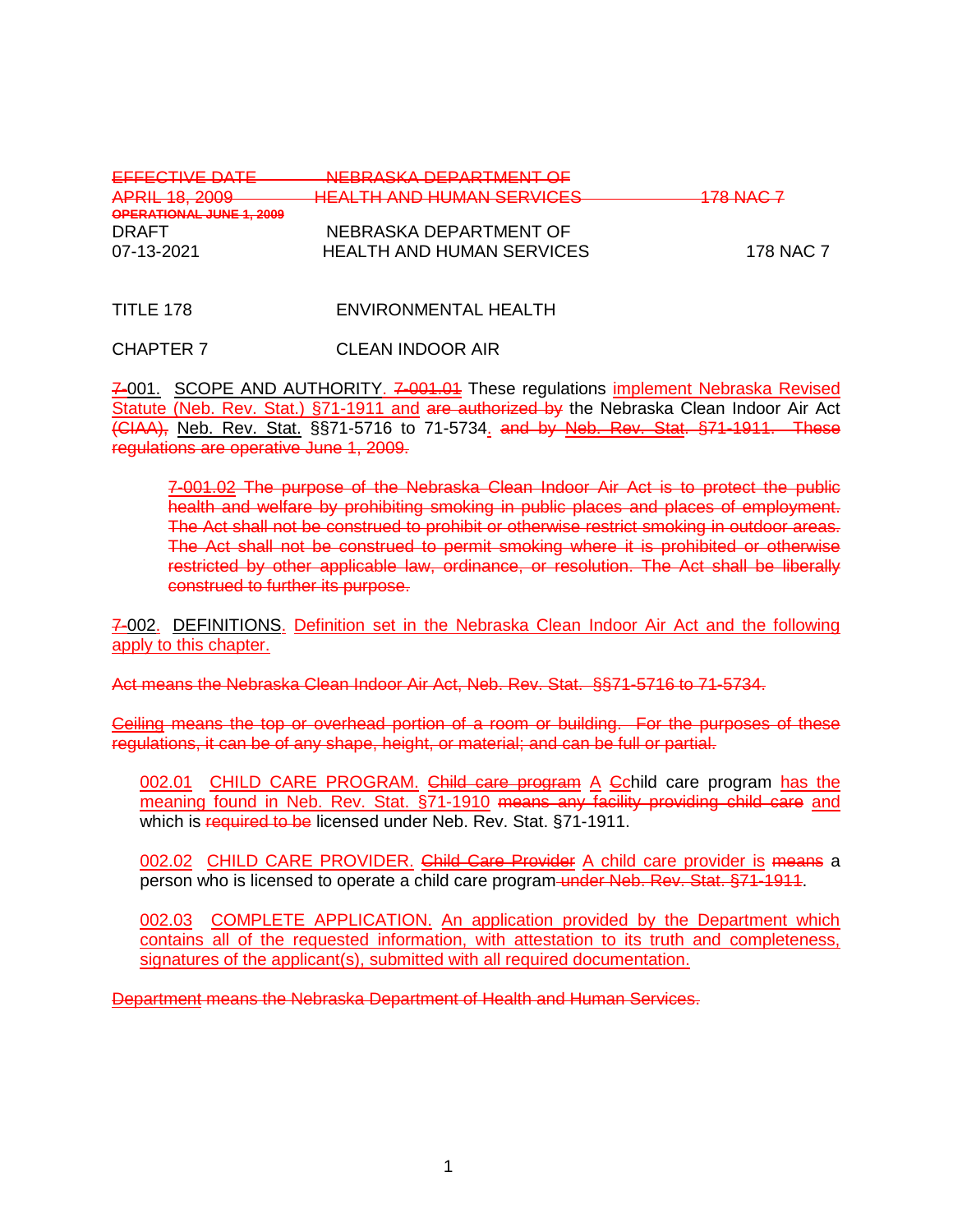Employed means hired, contracted, subcontracted, or otherwise engaged to furnish goods or services.

Employee means a person who is employed by an employer in consideration for direct or indirect monetary wages, profit, or other remuneration.

Employer means a person, nonprofit entity, sole proprietorship, partnership, joint venture, corporation, limited partnership, limited liability company, cooperative, firm, trust, association, organization, or other business entity, including retail establishments where goods or services are sold, who or which employs one or more employees.

Entrance means the opening of a building used for entry or exit.

Floor means the lower horizontal surface of a [room,](http://en.wikipedia.org/wiki/Room_%28architecture%29) and/or the surface people walk on. For the purposes of these regulations, it can be of any shape, substance, or material.

Guestroom or suite means a sleeping room and directly associated private areas, such as a bathroom, a living room, and a kitchen area, if any, rented to the public for their exclusive transient occupancy, including, but not limited to, a guestroom or suite in a hotel, motel, inn, lodge, or other such establishment.

Indoor area means an area enclosed by a floor, a ceiling, and walls on all sides that are continuous and solid except for closeable entry and exit doors and windows and in which less than 20% of the total wall area is permanently open to the outdoors. For walls in excess of eight feet in height, only the first eight feet shall be used in determining such percentage.

Person shall include bodies politic and corporate, societies, communities, the public generally, individuals, partnerships, limited liability companies, joint-stock companies, and associations.

Place of employment means an indoor area under the control of a proprietor that an employee accesses as part of his/her employment without regard to whether the employee is present or work is occurring at any given time. The indoor area includes, but is not limited to, any work area, employee break room, restroom, conference room, meeting room, classroom, employee cafeteria, and hallway. A private residence is a place of employment when such residence is being used as a licensed child care program and one or more children who are not occupants of such residence are present.

Proprietor means any employer, owner, operator, supervisor, manager, or other person who controls, governs, or directs the activities in a place of employment or public place.

Public place means an indoor area to which the public is invited or in which the public is permitted, whether or not the public is always invited or permitted. A private residence is not a public place.

Smoke or smoking means the lighting of any cigarette, cigar, pipe, or other smoking material or the possession of any lighted cigarette, cigar, pipe, or other smoking material, regardless of its composition.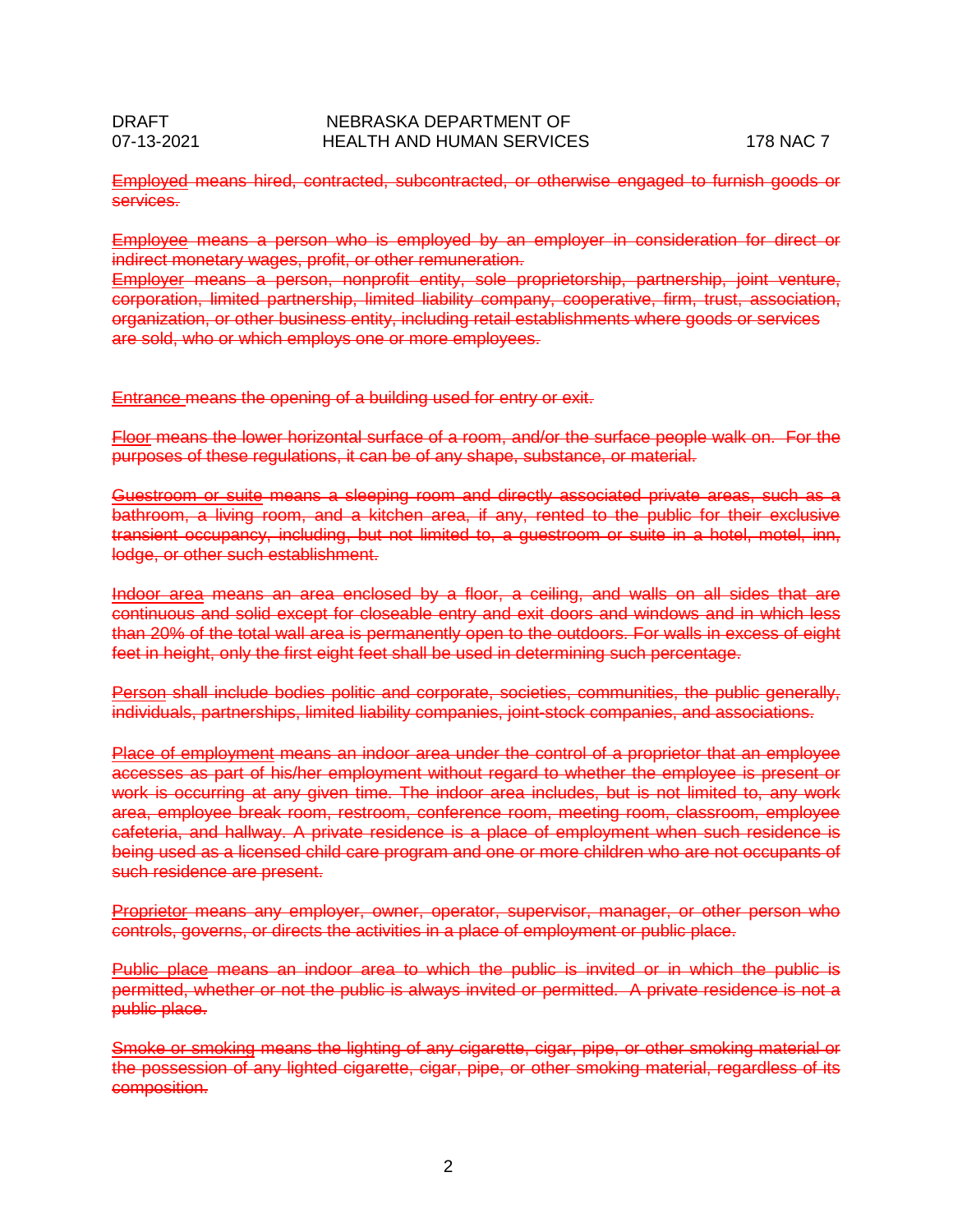## DRAFT NEBRASKA DEPARTMENT OF NEBRASKA DEPARTMENT OF 07-13-2021 HEALTH AND HUMAN SERVICES 178 NAC 7

002.04 SMOKING CESSATION PROGRAM. Smoking Cessation Program A means a program designed to help people stop smoking tobacco products is a smoking cessation program.

Tobacco retail outlet means a store that sells only tobacco and products directly related to tobacco. Products directly related to tobacco do not include alcohol, coffee, soft drinks, candy, groceries, or gasoline.

002.05 WALL. Wall means Aa vertical partition with a height and length greater than its thickness; used to divide, define, or enclose an area is a wall. For the purposes of these regulations, it can be of any shape or material which impedes airflow.

7-003. PUBLIC PLACES AND PUBLIC MEETINGS. The following apply to persons providing public places and public meetings.

003.01 MEASUREMENT. For purposes of determining compliance with the statutes and this chapter, areas will be assessed according to the requirements of § 71-5730 and by measurements of the wall area to determine whether less than 20% is permanently open to the outdoors as follows:

- (A) The first eight feet of height and the entire length of each wall are measured to obtain total wall square footage. If a proprietor chooses to install security devices, such as bars, fencing, and wood slats, they must be permanent fixtures. Any security devices located within permanently open areas must be included in total wall measurements; and
- (B) A calculation of 20% of total wall square footage to obtain total open area square footage is done to determine whether less than 20% of permanently open space is present.
- 7-003.01 General Prohibition: Smoking is prohibited in all public places and indoor places of employment. The definition of an indoor area can be found in 178 NAC 7-002. For purposes of determining compliance with these regulations, the Department will assess these areas according to the following requirements:
	- 1. The presence of a floor, a ceiling, and walls on all sides. Definitions of floor, ceiling and wall may be found in 178 NAC 7-002.
		- a. Walls may contain closeable entry/exit doors and windows.
		- b. Entry/exit doors allowing access between an indoor public place and an outdoor smoking area must not remain open while smoking is occurring.
	- 2. Measurements of the wall area to determine that less than 20% is permanently open to the outdoors.
		- a. The first eight feet of height and the entire length of each wall are measured to obtain total wall square footage.
		- b. Calculate 20% of total wall square footage to obtain total open area square footage.
		- c. If a proprietor chooses to install security devices, such as bars, fencing, and wood slats, they must be permanent fixtures. Any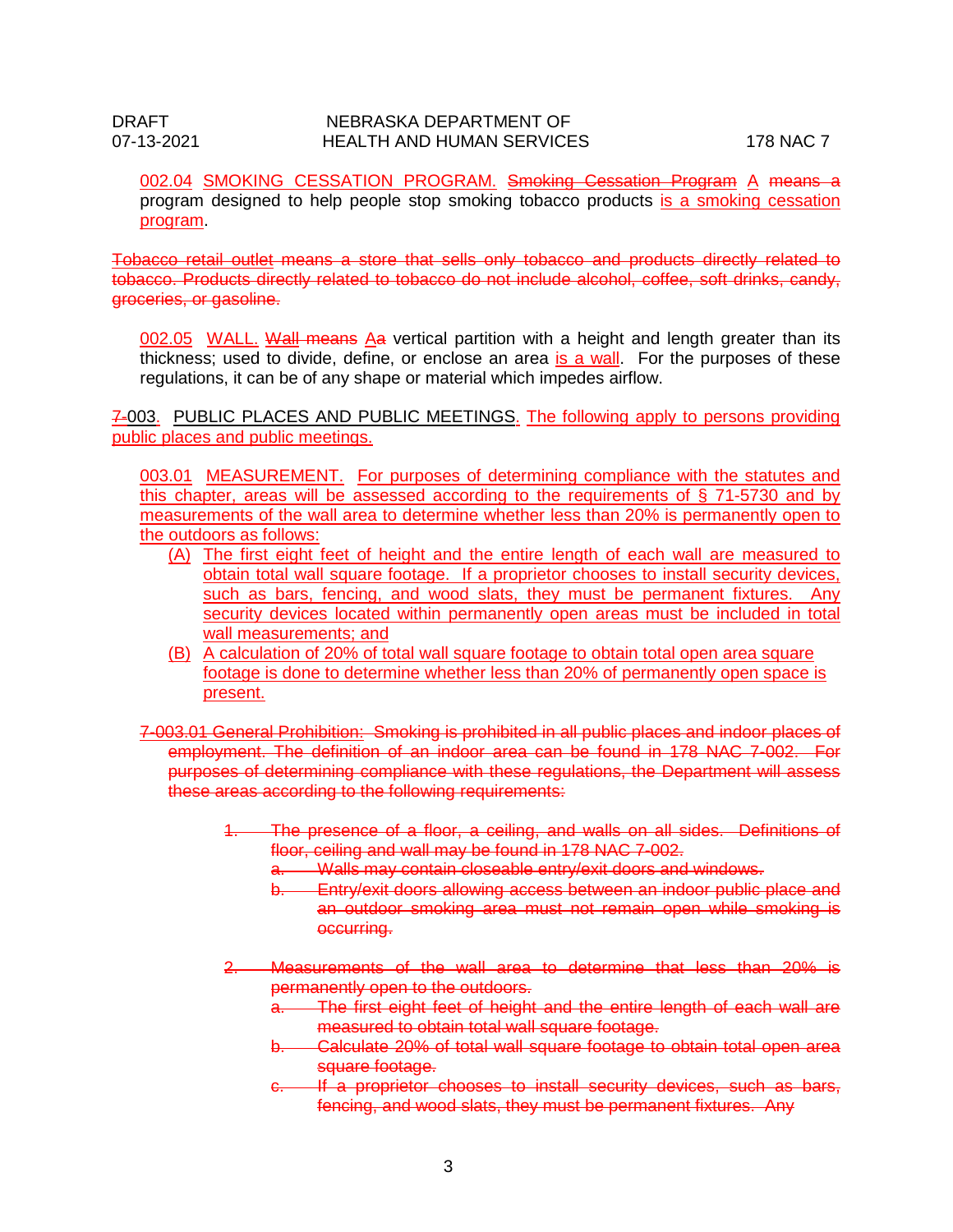security devices located within permanently open areas must be included in total wall measurements.

003.02 RESPONSIBILITIES OF PROPRIETOR OR OTHER PERSON IN CHARGE OF A PUBLIC PLACE. To ensure compliance, a proprietor must take measures as required by Neb. Rev. Stat. §71-5731.

7-003.02 Responsibilities of Proprietor or Other Person in Charge of a Public Place: Compliance with the provisions of 178 NAC 7 is the responsibility of the proprietor of a public place or place of employment where smoking is prohibited. To ensure compliance, a proprietor must take measures, which may include:

- 1. Posting appropriate signs that include the international symbol for no smoking on entrance doors to inform the public that smoking is not allowed, and:
- 2. Removing any smoking paraphernalia designated for on-site use, such as ashtrays.

7-003.03 Exemptions: Some indoor public places and indoor places of employment are exempt from 178 NAC 7-003.01. The following indoor areas are exempt:

7-003.03A Guestrooms and Suites: Guestrooms and suites that are rented to guests and are designated as smoking rooms.

- 1. No more than 20% of rooms rented to guests in an establishment may be designated as smoking rooms;
- 2. All smoking rooms on the same floor must be contiguous; and
- 3. Smoke from smoking rooms must not infiltrate into areas where smoking is prohibited under the Act.

7-003.03B Indoor areas used in connection with a research study on the health effects of smoking conducted in a scientific or analytical laboratory under state or federal law or at a college or university approved by the Coordinating Commission for Postsecondary Education; and

7-003.03C Tobacco retail outlets as defined in 178 NAC 7-002.

#### 7-004 FINDING VIOLATIONS; INJUNCTIONS

7-004.01 Finding Violations: Any person may report possible violations of the Nebraska Clean Indoor Air Act to the Department or a local public health department as defined in Neb. Rev. Stat. §71-1626. Such departments may conduct inspections of public places or places of employment where smoking is prohibited in response to reports of potential violations.

7-004.02 Retaliation: No person or employer shall discharge, refuse to hire, or in any manner retaliate against an employee, applicant for employment, or customer because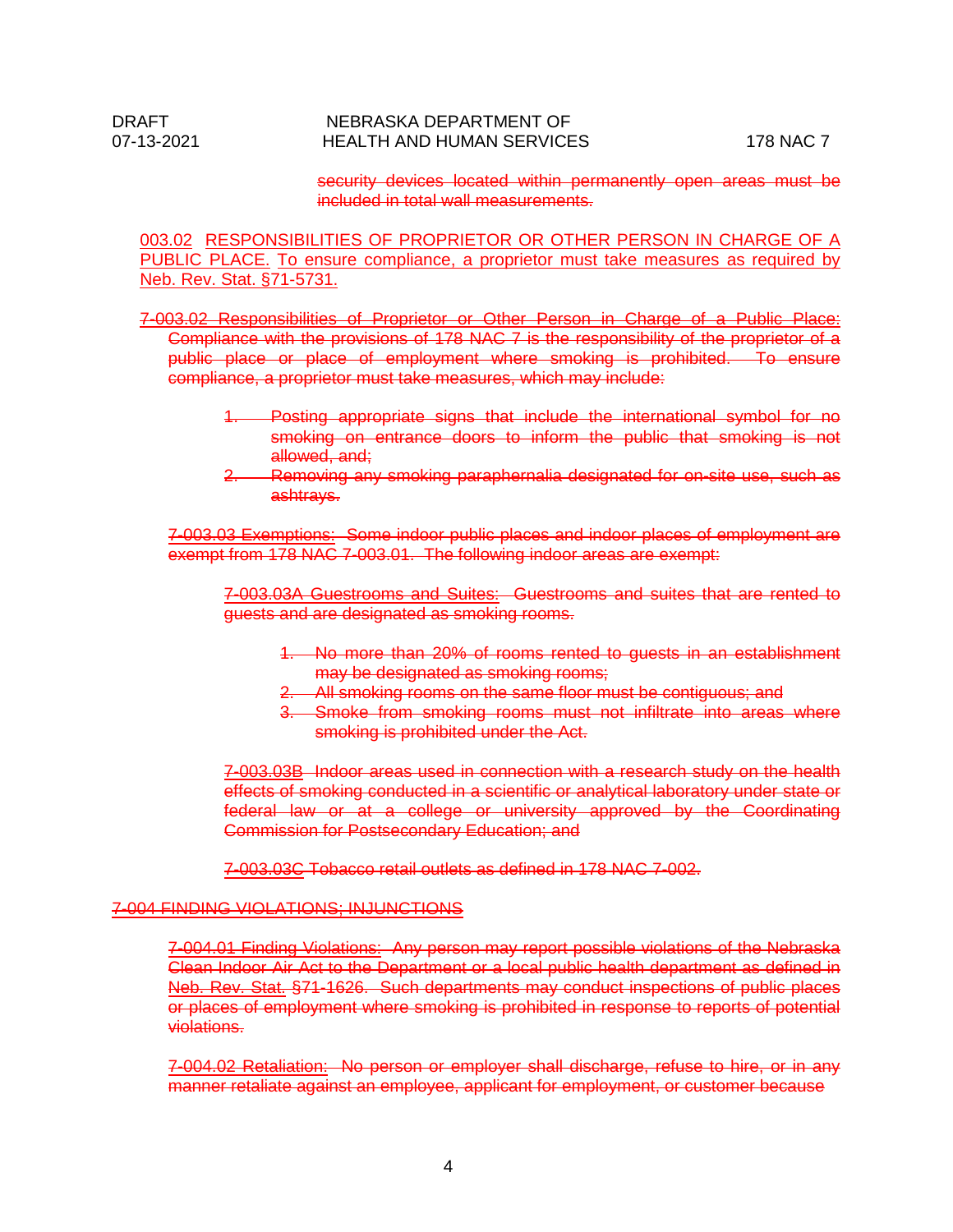such employee, applicant, or customer reports or attempts to report a violation of the Act.

7-004.03 Injunctions: The Department or a local public health department as defined in Neb. Rev. Stat. §71-1626 may institute an action in any court with jurisdiction to enjoin a violation of the Act.

7-0054. SMOKING CESSATION PROGRAMS: To qualify, a smoking cessation program a program must:

- (A) Consist of a minimum of three contacts between participant and a qualified counselor, equaling two hours of counseling time;
- (B) Be able to track the progress of participants to determine required counseling time is met; and
- (C) Issue a certificate of completion to participants.

A person found guilty of smoking in a place of employment or a public place in violation of the Act is guilty of a Class V misdemeanor for the first offense and a Class IV misdemeanor for the second and any subsequent offenses. A person charged with such offense may voluntarily participate, at his/her own expense, in a smoking cessation program approved by the Department of Health and Human Services, and such charge will be dismissed upon successful completion of the program.

 $7-005004.01$  APPROVAL. To have a program be approved by the Department<sub>s</sub> as a smoking cessation program, the program facilitator must, at a minimum: submit a complete application to the Department and a copy of the certificate issued to participants upon completion.

- 1. Consist of three contacts between participant and counselor, equaling two hours of counseling time;
- 2. Be able to track the progress of participants to determine required counseling time is met; and
- 3. Issue a certificate of completion to participants.

7-005.01A To have a smoking cessation program approved by the Department, the program facilitator must submit a written application to the Department on a form provided by the Department or construct an application that must contain the following information:

- The name and address of the organization providing the smoking cessation program;
- 2. The professional experience of the individual responsible for the direct delivery of cessation counseling;
- 3. The name and phone number of the facilitator of, or primary contact for, the smoking cessation program;
- 4. A copy of the certificate issued to participants upon completion, and
- 5. A statement detailing the length of the program in hours and the cost to participants.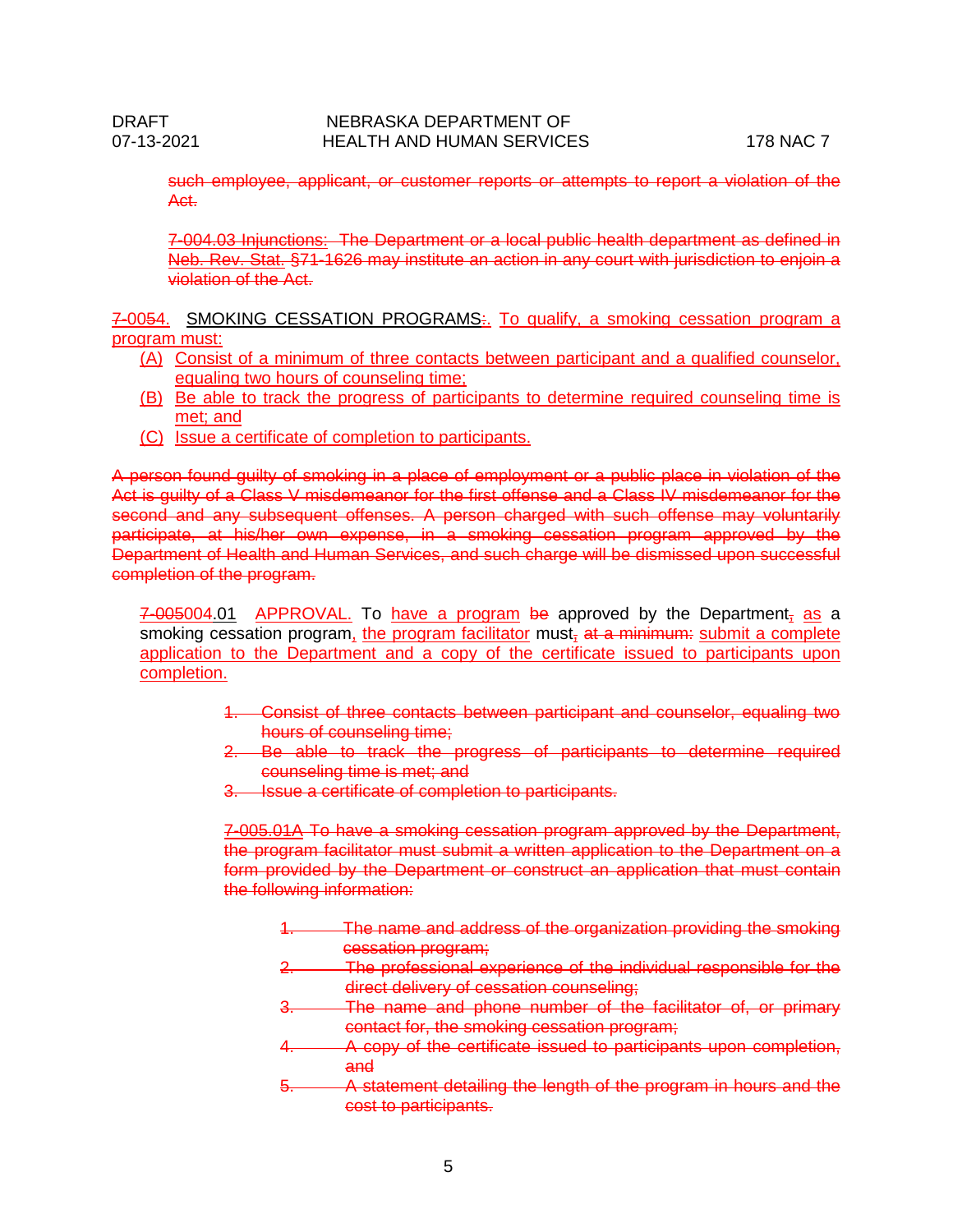## DRAFT NEBRASKA DEPARTMENT OF NEBRASKA DEPARTMENT OF 07-13-2021 HEALTH AND HUMAN SERVICES 178 NAC 7

6. The written application must be sent to:

Clean Indoor Air Act Program Manager

Nebraska Department of Health and Human Services Division of Public Health 301 Centennial Mall South Lincoln NE 68509

7-005.02 The Department will maintain a list of smoking cessation programs that have met the requirements of 178 NAC 7-005.01.

7-0065. CHILD CARE PROGRAMS. Child care programs that are not located in the residence of the child care provider must be located in a smoke free environment and meet the requirements of this chapter. A child care provider who operates a child care program in his or her residence must inform parents, guardian(s), or other individuals responsible of all enrolled children if any household member, including the provider, smokes in the home. This information must be provided to parents, guardian(s), or other individuals responsible before accepting a child into care.

7-006.01 Child care programs that are not located in the residence of the child care provider must be smoke free environments. The prohibition of smoking applies:

- 1. To all persons including employees, parents, guests, contractors and others;
- At all times, 24 hours per day, seven days per week, regardless of the hours of operation; and
- 3. In all indoor areas of the child care program whether or not children use the area.

7-006.02 The following requirements apply to child care programs that are located in the residence of the child care provider:

- Smoking must be prohibited in all areas of the home during the hours when the residence is being used as a licensed child care program and one or more children who are not occupants of the residence are present.
- 2. The child care provider must inform parents, guardian(s), or other individuals responsible of all enrolled children if any household member, including the provider, smokes in the home. This information must be provided to parents, guardian(s), or other individuals responsible before accepting a child into care.

7-0076. WAIVER OF THE LAW. Provisions of the law may be waived under § 71-5732 (3) and this chapter.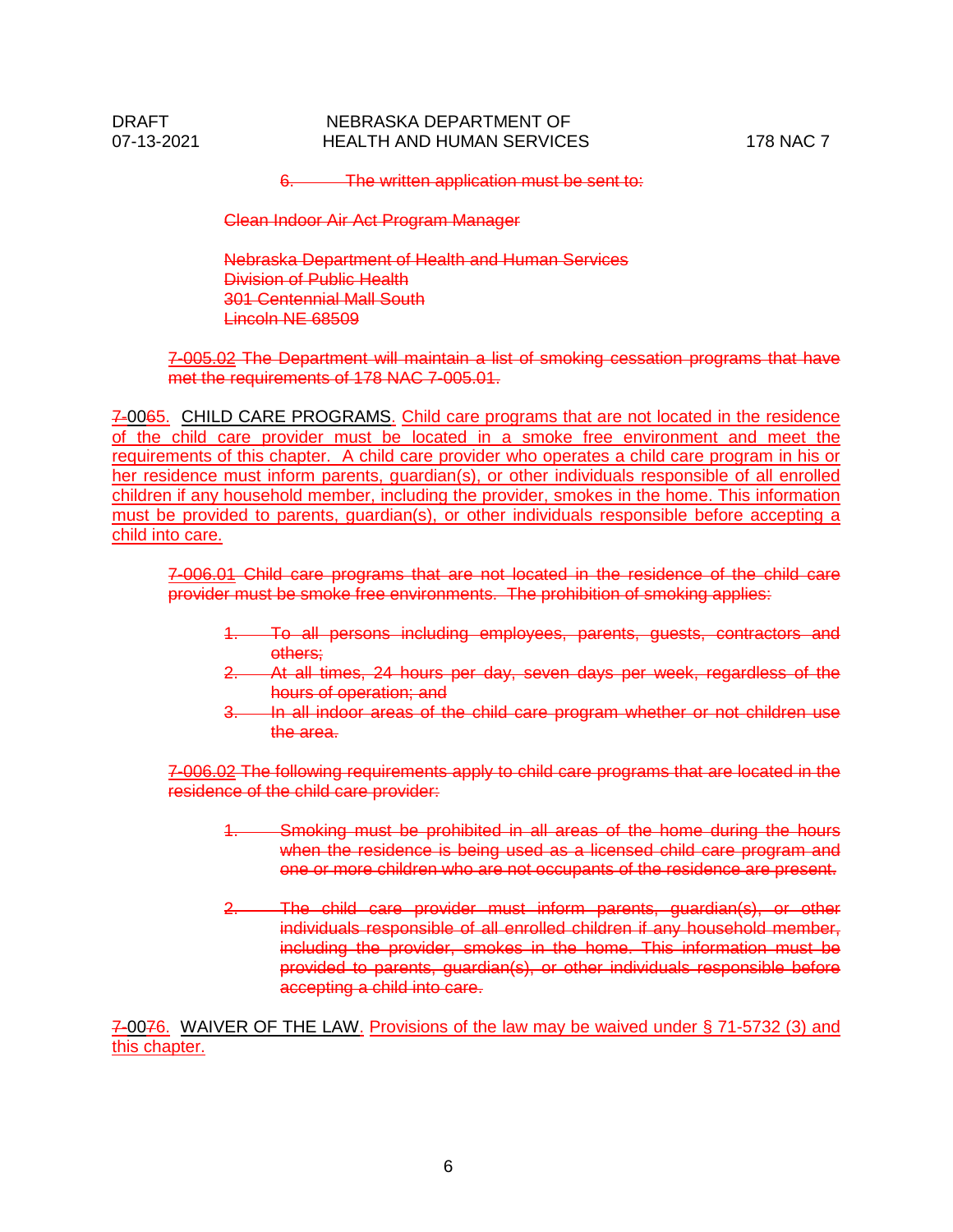006.01 APPLICANT. An applicant for a waiver must demonstrate good cause for a waiver and demonstrate that the waiver will not significantly affect the health and safety of the public and employees.

006.02 APPLICATION. To apply for a waiver of provisions of the Act, or these regulations, the proprietor or other person in charge must submit a complete application to the Department.

006.03 WAIVERS ARE TEMPORARY. At the time of the waiver's expiration, if an applicant desires a continued waiver, the applicant must reapply for another waiver to ensure the continued protection of the public, including employees', health and safety.

006.04 GRIEVANCES. Any person aggrieved by the Department's decision regarding a waiver may make a written request for a hearing pursuant to 184 Nebraska Administrative Code 1.

7-007.01 The Department of Health and Human Services may waive provisions of the Nebraska Clean Indoor Air Act upon good cause shown and shall provide for appropriate protection of the public, including employees', health and safety in the granting of these waivers.

- 1. An applicant for a waiver must demonstrate good cause for a waiver and demonstrate that the waiver will not significantly affect the health and safety of the public and/or employees.
- 2. To apply for a waiver of provisions of the Act, or these regulations, the proprietor or other person in charge must submit a written application to the Department on a form provided by the Department or construct an application that must contain the following information:
	- a. Name and address of public place or place of employment.
	- b. Type of public place or place of employment.
	- c. Name and telephone number of proprietor or person in charge.<br>d. Name and telephone number of person making the application
	- Name and telephone number of person making the application, if other than the proprietor or person in charge.
	- e. Description of how the public, including employees', health and safety would be protected under the waiver.
	- f. Description of which provisions are to be waived and the time period for which the waiver is in effect.
- 3. The written application for a waiver must be sent to:

Clean Indoor Air Act Program Manager Nebraska Department of Health and Human Services Division of Public Health 301 Centennial Mall South Lincoln NE 68509